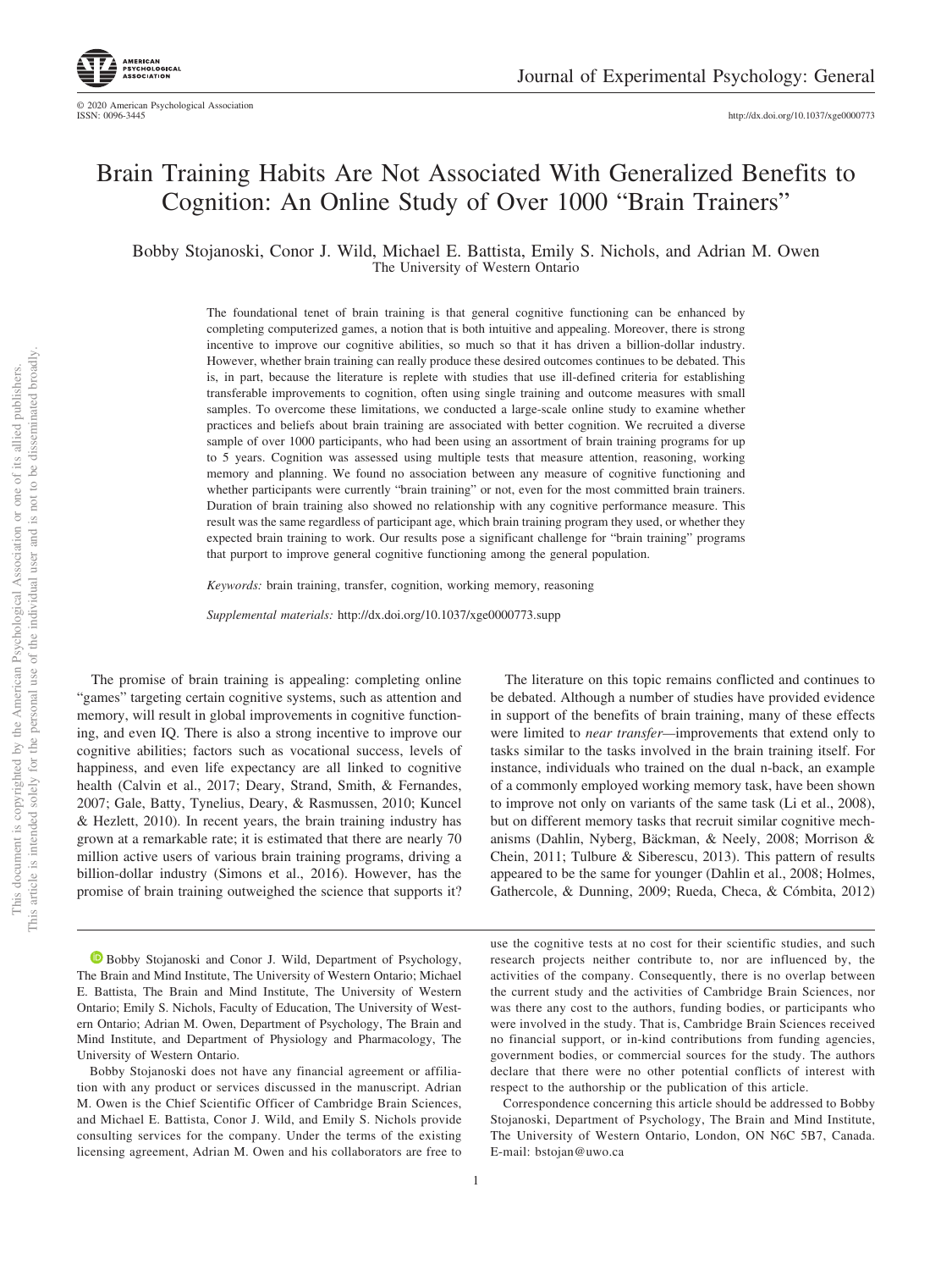and older populations [\(Richmond, Morrison, Chein, & Olson,](#page-8-5) [2011;](#page-8-5) [Rosi et al., 2018;](#page-8-6) [Salminen, Kühn, Frensch, & Schubert,](#page-8-7) [2016\)](#page-8-7), with healthy [\(Jaeggi et al., 2010;](#page-8-8) [Klingberg, 2010;](#page-8-9) [Tudor,](#page-9-1) [2017\)](#page-9-1) or diseased brains [\(Beck, Hanson, Puffenberger, Benninger,](#page-7-5) [& Benninger, 2010;](#page-7-5) [Klingberg et al., 2005\)](#page-8-10). However, even this rather limited brain training effect has been challenged, with several studies failing to replicate the original results [\(Redick et](#page-8-11) [al., 2013;](#page-8-11) [Thompson et al., 2013\)](#page-9-2). To fully meet its promise, brain training must result in some degree of *far transfer*—improved performance on completely unrelated tasks, reflecting an enhancement of general cognitive abilities.

One of the first studies to suggest that brain training produces far transfer appeared to show that training on the dual n-back task increased fluid intelligence [\(Jaeggi, Buschkuehl, Jonides, & Per](#page-7-6)[rig, 2008\)](#page-7-6). Encouraged by these results, numerous studies followed, claiming that training on working memory tasks can improve language comprehension [\(Carretti, Borella, Zavagnin, & de](#page-7-7) [Beni, 2013\)](#page-7-7), reading abilities [\(Dahlin, 2011\)](#page-7-8), math [\(Bergman-](#page-7-9)[Nutley & Klingberg, 2014\)](#page-7-9), and even delay aging-related cognitive decline [\(Basak, Boot, Voss, & Kramer, 2008\)](#page-7-10), across the life span. Nevertheless, follow-up studies attempted, but often failed, to replicate these effects [\(Thompson et al., 2013\)](#page-9-2), even when identical procedures were employed [\(Redick et al., 2013\)](#page-8-11). Difficulties in establishing "far transfer" are not limited to working memorybased brain training. For instance, training on video games [\(Basak](#page-7-10) [et al., 2008\)](#page-7-10), inhibitory control tasks [\(Enge et al., 2014\)](#page-7-11) and decision making tasks [\(Kable et al., 2017\)](#page-8-12), have all failed to produce far transfer effects. Even when training has involved an assortment of tasks that tap multiple cognitive systems, participants improved only on the training tasks themselves [\(Owen et al.,](#page-8-13) [2010\)](#page-8-13).

The results of meta-analyses—intended to extract the most robust effects in the literature— have been equivocal, with some claiming that brain training improves global cognition [\(Au, Busch](#page-7-12)[kuehl, Duncan, & Jaeggi, 2016;](#page-7-12) [Au et al., 2015](#page-7-13) ) and others concluding that it does not produce transferable gains [\(Melby-](#page-8-14)[Lervåg & Hulme, 2016;](#page-8-14) [Redick et al., 2013\)](#page-8-11). However, metaanalyses have a number of limitations [\(Lyman & Kuderer, 2005\)](#page-8-15); first, there is a publication bias; unpublished studies, which are more likely to report negative findings, are neglected. Second, and perhaps more importantly in the context of brain training, the conclusions of a meta-analysis are constrained by any poorly designed studies included in the analysis. Factors such as inconsistent experimental designs and control groups, training protocols that rely on different training tasks, inappropriate statistical analyses, poorly defined criteria for transfer, and small sample sizes [\(Shipstead, Redick, & Engle, 2012;](#page-8-16) [Simons et al., 2016\)](#page-8-1), all contribute to the disparity evident across studies and limit the efficacy of meta-analyses.

To assess the real-world benefits of brain training, a broader perspective is required that considers larger and more diverse samples and various different training programs, yet assesses changes in cognition with an identical set of multiple outcome measures for each participant [\(Makin, 2016;](#page-8-17) [Simons et al., 2016\)](#page-8-1). While this would be nearly impossible in a laboratory setting, the Internet provides an ideal platform to meet these criteria. To this end, we conducted a large-scale online study, recruiting more than 11,000 individuals from all over the world, over 1000 of whom claimed to have been active users of commercially available brain training programs for up to 5 years. General cognitive function in this convenience sample was evaluated using the 12 tasks that make up the Cambridge Brain Sciences (CBS) online assessment battery, which collectively measure many aspects of working memory, verbal ability, reasoning, decision-making and inhibitory control. The tests have been shown to be sensitive to subtle changes in cognition due to neurodegeneration [\(Owen et al., 1993,](#page-8-18) [1992\)](#page-8-19), sleep deprivation [\(Wild, Nichols, Battista, Stojanoski, &](#page-9-3) [Owen, 2018\)](#page-9-3) and pharmacological intervention [\(Lange et al.,](#page-8-20) [1992;](#page-8-20) [Mehta et al., 2000\)](#page-8-21), and their neural correlates have been well studied using functional neuroimaging in healthy adults [\(Owen et al., 1992\)](#page-8-19).

We hypothesized that, if brain training produces generalizable improvements in higher-level cognition, then, on average, the 1009 participants with an active history of active brain training should outperform those who had no such history on some aspects of general cognitive function. Moreover, we expected to see a duration-dependent [\(Bamidis et al., 2015\)](#page-7-14) relationship between the amount (duration) of brain training and performance on a variety of outcome measures; that is, the more an individual brain trains the larger the benefit to cognitive functioning.

## **Materials and Method**

## **Participants and Procedure**

Individuals interested in participating in the study were recruited via the Cambridge Brain Sciences online platform [\(www](http://www.cambridgebrainsciences.com) [.cambridgebrainsciences.com\)](http://www.cambridgebrainsciences.com). Before starting, all individuals consented to participate in the study, which was approved by the Health Sciences Research Ethics Board of the University of Western Ontario. Finally, in keeping with principles of transparency, we report how we determined our sample size, all data exclusions (if any), all manipulations, and all measures in the study [\(Simmons,](#page-8-22) [Nelson, & Simonsohn, 2012\)](#page-8-22).

The study proceeded in two phases. First, participants were asked to complete a questionnaire which, in addition to enquiring about demographic variables (e.g., age, handedness, gender, education etc.), contained four questions related to their practices and opinions about brain training: (a) "Are you of the opinion brain training works?" (response: "yes" or "no"); (b) "Do you participate in brain training programs?" (response: "yes" or "no"); (c) "Which brain training programs do you use?" (response: "Lumosity', "Peak," "BrainHQ," "Elevate," "NeuroNation," "Other (text input)"); and (d) "How long have you participated in brain training?" (response: duration in months). However, participants had no knowledge that they would be asked about brain training at enrolment. As this was not a randomized controlled trial, all data were self-reported. After completing the questionnaire, participants proceed to phase 2, where they completed the battery of 12 cognitive tests (presented in a randomized order for each participant) included in the CBS platform [\(Hampshire, Highfield, Parkin, &](#page-7-15) [Owen, 2012\)](#page-7-15); see [online supplementary materials](http://dx.doi.org/10.1037/xge0000773.supp) for a detail description of each task. Participants were allotted 4 hr to complete the 12 tests and were encouraged to take breaks when necessary. A total of 12,029 participants (from 145 countries, who as a group speak 76 different languages, represent various ethnic/racial groups, from varying levels of education socioeconomic backgrounds), registered for the study, completed all 12 tests plus the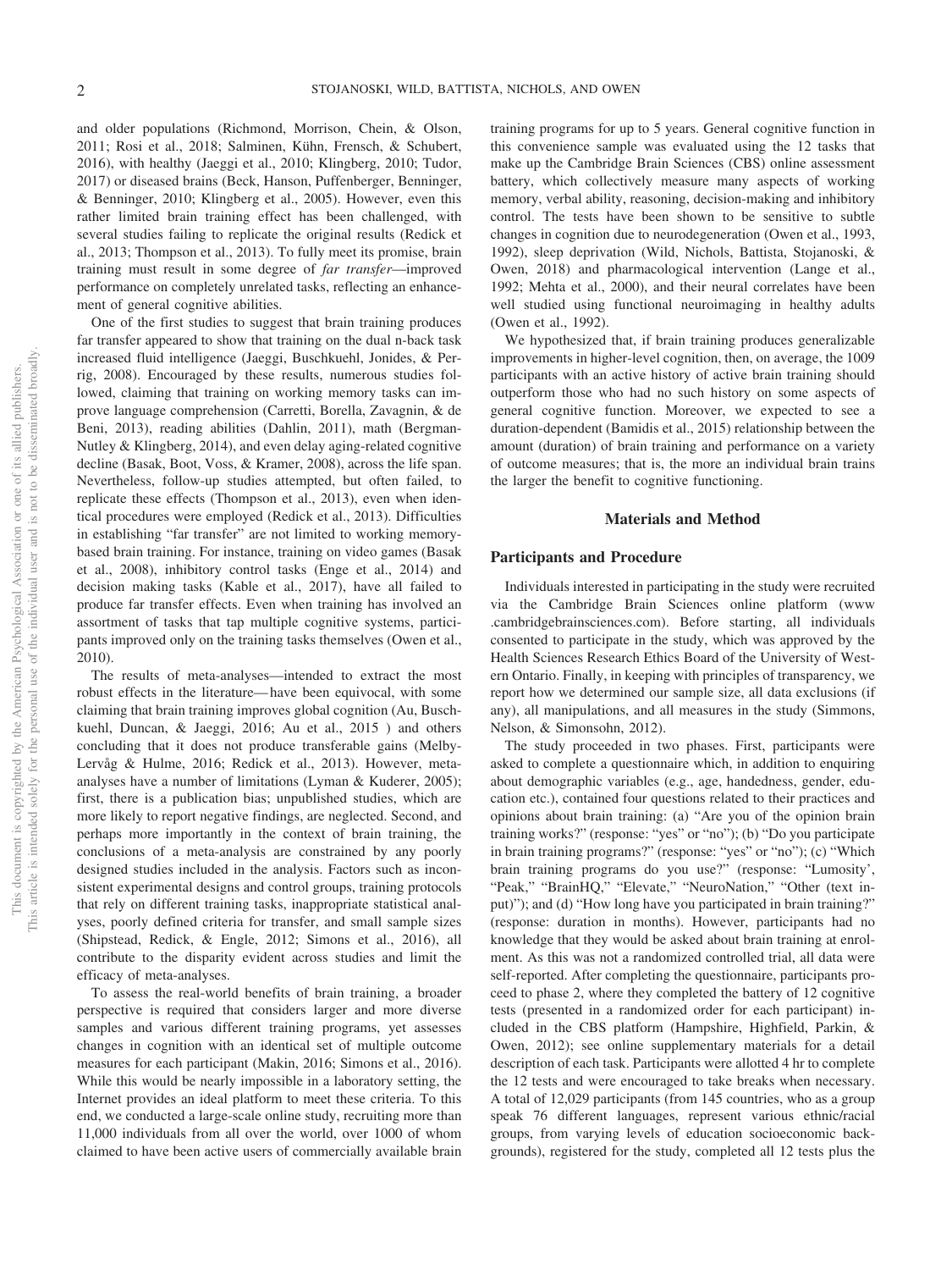questionnaire, and were between the ages of 18 and 100. From that sample, outliers were removed based on performance on the 12 CBS tasks over two iterations: first those that were six (to remove obvious errors,  $N = 33$ ) then four, standard deviations ( $N = 159$ ) from the mean, leaving 11,837 participants. Participants were excluded if they did not indicate whether they did or did not brain train  $(N = 78)$ , reporting the duration of brain training with a non-number ( $N = 2850$ ), for reporting more than 96 months ( $N =$ 9), and a mismatch between whether they brain train and for how long (e.g., reporting they brain train with a duration of 0 months, or reporting not brain training with a duration of greater than 0 months;  $N = 337$ ). A total of 8,563 individuals enrolled in the study and met all of the inclusion criteria.

## **Statistical Analyses**

In addition to scores from the 12 individual CBS tests, three component cognitive domain scores were also included that reflect working memory, verbal, and reasoning abilities. These component scores were calculated by multiplying each participant's score on the 12 tasks with the Moore-Penrose pseudoinverse of a set of component weights (factor loadings) computed from an exploratory principal component analysis (PCA) by [Hampshire et al.,](#page-7-15) [\(2012\),](#page-7-15) on an independent set of 75,000 participants who had completed all the CBS tests. The component cognitive domain scores were converted to z-scores before conducting further analyses, while performance on the individual tasks remained in their original format.

We examined two avenues by which brain training might be related to cognitive functioning. First, we investigated whether the amount of self-reported brain training had any impact on cognitive abilities across the 15 outcome measures (12 test scores plus 3 component variables). Specifically, we tested whether those who engage in brain training showed a cognitive advantage over those who do not, and whether there is a duration-dependent effect of brain training; that is, does more brain training translate to better cognitive functioning? Second, we investigated the hypothesis that prior expectations about the merits of brain training might be related to performance on different measures of cognition, and that these expectations might interact with amount of brain training to affect cognition.

We analyzed the data with a combination of ANOVAs, post hoc *t* tests, and effect sizes using both frequentist and Bayesian statistics to determine whether there was any relationship between self-reported amount of brain training, or prior expectations about the merits of brain training, with better cognition. We included both frequentist and Bayesian statistics (positive:  $BF_{10}$  3–20; strong:  $BF_{10}$  20–150; or very strong:  $BF_{10}$  > 150 support of the alternative hypothesis) because they provide complimentary perspectives—controlling for Type I and Type II errors, and determining the likelihood the result falls under the null hypothesis, respectively [\(Lakens, 2017\)](#page-8-23). We used  $\chi^2$  and *t* tests to compare similarity between those who claim to participate in brain training ("brain trainers") and those who do not ("non-brain trainers") across the relevant demographic variables (age, gender, SES, and education). All analyses were conducted using a combination of MATLAB, SPSS, and the Bayesian statistics software package JASP [\(JASP Team, 2017\)](#page-7-16). We used JASP's default settings, which generates a Bayes Factor that can be interpreted as the relative

likelihood of one model versus another given the data and a certain prior expectation [\(Kass & Raftery, 1995;](#page-8-24) [Wagenmakers, 2007\)](#page-9-4).

We also ran multiple linear regressions (with a gamma distribution to account for skewed data) where we constructed models to predict performance on each of the 12 CBS tests, plus the three component cognitive domains scores, from self-reports about the amount of brain training, along with interactions with age, opinion of brain training, and brain training program. Gender, level of education, and SES were included as categorical covariates of no interest, with N-1 regressors (where  $N =$  number of categories for each variable). All results were corrected using a False Discovery Rate at 0.05 [\(Benjamini & Hochberg, 1995\)](#page-7-17).

## **Results**

A total of 8,563 participants were included in the final analysis after data cleaning. Of those, 1,009 (11.78%) reported actively participating in "brain training," many of whom had been training for over 3 years (mean training period: 8.54 months; range: 2 weeks to 60 months), while 7,554 reported not currently using any brain training program. The two samples were demographically well matched; we found no difference between those who participate in brain training and those who do not in terms of socioeconomic status (92% in both groups ranked "At or above poverty level"), and education (except for slightly more nonbrain trainers with doctorate/professional degrees), although active brain trainers were slightly older (by approximately 1 year) and had a slightly higher proportion of females relative to males. See [Table 1](#page-3-0) for more details.

Of the group of self-reported brain trainers, we found that 58.96% relied on only one of 5 training programs (Lumosity 32.61%; Peak 16.35%; Elevate 7.53%; Brain HQ 1.68%; and Neural Nation 0.79%), with a further 19.13% using some combination of those programs. The remaining 21.91% of brain trainers reported "Other," or "None," meaning they used a program not listed as one of the options.

We conducted a series of analyses to assess the relationship between self-reported brain training practices and cognitive function. First, we examined whether brain trainers outperformed nonbrain trainers on the three component cognitive domain measures. To test this, we ran a 2 (training vs. no training)  $\times$  3 (component cognitive variables: memory, reasoning, verbal) mixed effects ANOVA (accounting for both between and within participant factors), along with a Bayesian ANOVA. We found a significant, but weak main effect of cognitive domain  $(F_{(2, 17, 122)} = 3.35; p =$ .025;  $\eta_{\rm P}^2$  < 0.001; BF<sub>10</sub> = 0.008), suggesting that participants scored differently on the three domain measures, an expected result when using various metrics to measure different aspects of cognition. More importantly, we did not find a significant main effect of training  $(F_{(1, 8561)} = 1.63; p = .23 \text{ }\eta_P^2 < 0.001; \text{ BF}_{10} =$ 0.049), or a significant interaction between training and cognitive domain  $(F_{(2, 17, 122)} = 2.59; p = .053; \eta_{\rm P}^2 < 0.001; \text{BF}_{10} = 0.03$ ). These results indicate that there is no difference in performance between active brain trainers and nonbrain trainers on the three measures of higher-level cognition, aspects of cognition which brain training is designed to improve. We ran the same analysis after randomly selecting groups of 1009 nonbrain trainers that were perfectly matched with the group of brain trainers in terms of age, gender, education and socioeconomic status. Across 10 iter-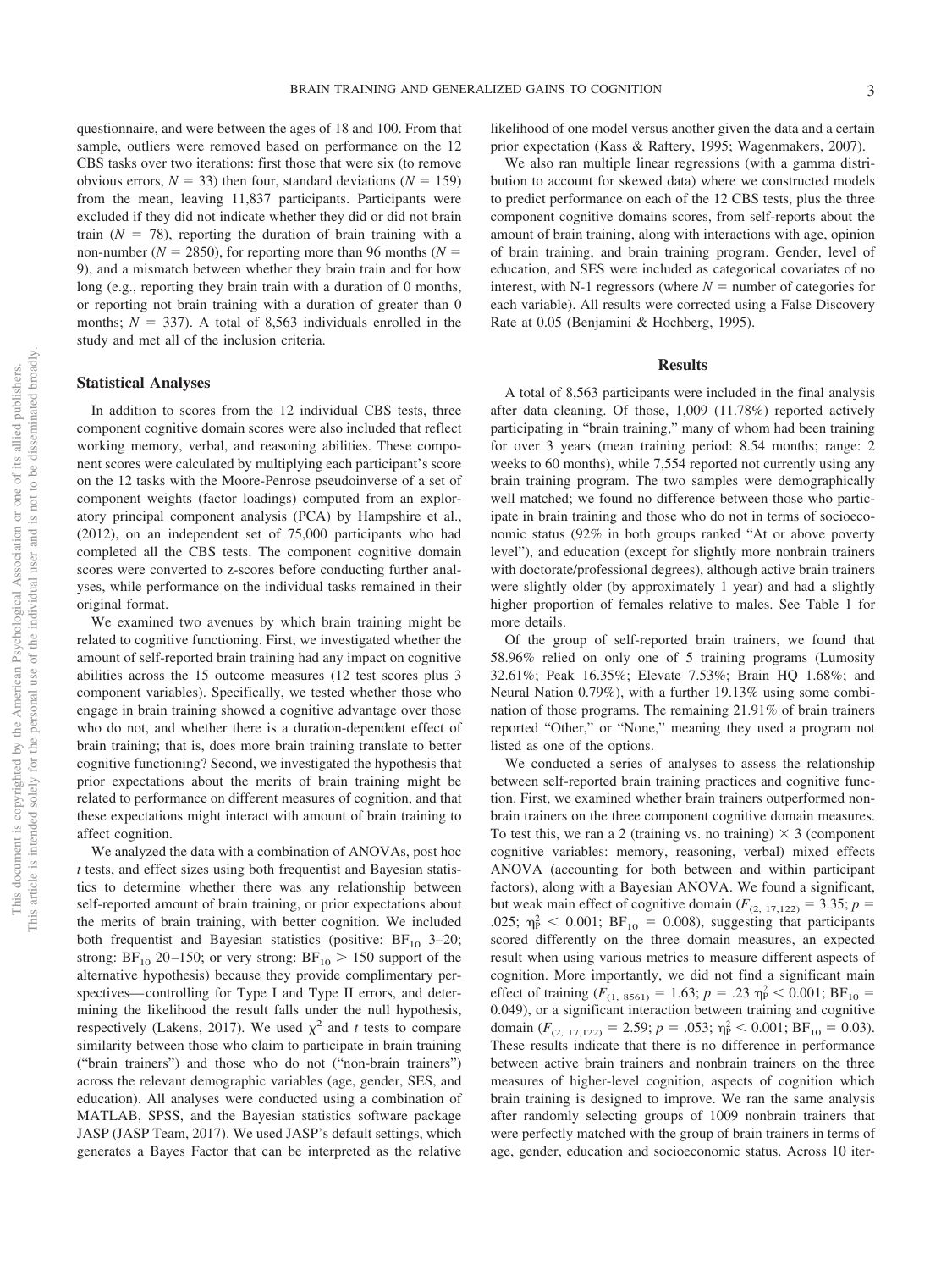| Measure                  | Percentage or $M(SD)$ |                  |                         |                  |
|--------------------------|-----------------------|------------------|-------------------------|------------------|
|                          | "Non-brain trainers"  | "Brain trainers" | $\chi^2(df)$ or $t(df)$ | $\boldsymbol{p}$ |
| N                        | 7.554                 | 1.009            |                         |                  |
| Age                      | 40.12 (14.04)         | 42.5 (14.77)     | 4.65(1264)              | < 0.001          |
| Gender                   |                       |                  |                         |                  |
| Female                   | 60.01%                | 67.29%           | 19.53(1)                | < 0.001          |
| Male                     | 38.15%                | 30.22%           | 23.58(1)                | < 0.001          |
| Other                    | 1.84%                 | 2.49%            | 1.6(1)                  | .21              |
| <b>SES</b>               |                       |                  |                         |                  |
| At or above poverty line | 92.3%                 | 92.5%            | 0.04(1)                 | .85              |
| Education                |                       |                  |                         |                  |
| None                     | 4.63%                 | 5.43%            | 0.94(1)                 | .34              |
| High School              | 21.98%                | 24.1%            | 2.2(1)                  | .14              |
| Post-secondary           | 41.16%                | 41.43%           | 0.06(1)                 | .8               |
| Master's degree          | 21.49%                | 20.32%           | 0.53(1)                 | .46              |
| Doctorate/Professional   | 10.75%                | 8.72%            | 5.12(1)                 | .024             |

<span id="page-3-0"></span>Table 1 *Participant Demographics*

*Note. t*-test used to compare age;  $\chi^2$  was used to compare gender, socioeconomic status (SES) and education.

ations, of randomly selecting a matched sample of nonbrain trainers, we found no main effect of brain training (mean  $F_{(1,2016)} =$ 2,39 [*SE* = 0.59]; mean  $p = 0.19$  [*SE* = 0.04]; mean  $\eta_P^2 = 0.0004$  $[SE = 0.0002]$ ; mean  $BF_{10} = 0.11$   $[SE = 0.03]$ ) and no significant interaction between brain training and cognitive domain (mean  $F_{(2,4032)} = 1.86$  [*SE* = 0.39]; mean  $p = 0.26$  [*SE* = 0.07]; mean  $\eta_{\rm P}^2 = 0.0003$  [*SE* = 9E-5]; mean BF<sub>10</sub> = 0.34 [*SE* = 0.014]).

We followed up this analysis by examining whether demographically matched brain trainers and nonbrain trainers (across 10 iterations of random samples) differed in performance on any of the individual tasks. The results of a 2 (training vs. no training)  $\times$  12 (cognitive tasks) mixed effects ANOVA (plus a Bayesian ANOVA) revealed no main effect of brain training  $(\text{mean F}_{(1, 2011)} = 0.65 \,[\text{SE} = 0.21]; \text{mean } p = 0.56 \,[\text{SE} = 0.1];$ mean  $\eta_P^2 = 1.05E - 5$  [*SE* = 3.42E-6]; mean BF<sub>10</sub> = 0.03 [*SE* = 0.012]), and no interaction between brain training and cognitive task (mean F<sub>(11, 22,121)</sub> = 1.68 [*SE* = 0.22]; mean  $p = 0.18$ [*SE* = 0.06]; mean  $\eta_P^2 = 1.39E-4$  [*SE* < 1E-5]; mean BF<sub>10</sub> =  $1.57e-5$  [*SE* = 1.1E-5]).

To test whether the benefits of brain training on cognition arise only after extensive training periods, we compared performance on the 12 CBS tasks plus the three component domain scores for the top 15% of individuals who have brain trained the longest  $(N =$ 159), each of whom have trained for at least 18 months, with a demographically matched group of nonbrain trainers. We found no evidence that these two groups differed; that is, we found no main effect of brain training (mean F<sub>(1, 31,950)</sub> =  $0.53$  [*SE* = 0.19]; mean  $p = 0.59$  [*SE* = 0.09]; mean  $\eta_P^2 = 5.78E - 4$  [*SE* = 2.01E-6]; mean  $BF_{10} = 0.023$  [*SE* = 0.008]), nor any significant interaction between brain training and any measure of cognitive functioning  $(\text{mean } F_{(14, 31,950)} = 1.36 \text{ [}SE = 0.32\text{]; mean } p = 0.36 \text{ [}SE =$ 0.09]; mean  $\eta_P^2 = 0.005$  [*SE* = 5.89E-4]; mean BF<sub>10</sub> = 8.09E-5  $[SE = 6.1E-5]$ .

To investigate whether self-identified brain trainers have poorer baseline cognitive abilities relative to nonbrain trainers, we compared those who reported completing less than one month of brain training (approximating baseline cognitive functioning) with nonbrain trainers (groups were demographically matched;  $(N = 237)$ 

on their component variable scores. We found no significant difference between the two groups (F<sub>(1, 472)</sub> = 0.67;  $p = .41$ ;  $\eta_{P}^{2}$  < 5.4E-4;  $BF_{10} = 0.07$ ), nor did we find significant interaction between group and cognitive domain (F<sub>(2, 6608)</sub> = 1.32;  $p = .27$ ;  $\eta_{P}^2 = 0.002$ ; BF<sub>10</sub> = 0.06). Relatedly, we also compared performance on the three cognitive domains between those who reported brain training for less than one month  $(N = 237)$  with those who reported brain training between one and six months  $(N = 319)$  to determine whether those with poorer cognitive functioning are more likely to demonstrating better cognitive functioning by training for longer. However, we did not find evidence for this; that is, we found no significant main effect of group (F<sub>(1, 554)</sub> = 0.02;  $p =$ .96;  $\eta_{\rm P}^2$  < 0.0001;  $BF_{10} = 0.06$ ) or a significant interaction between group and cognitive domain (F<sub>(1, 1108)</sub> = 1.04;  $p = .35$ ;  $\eta_{\rm P}^2 = 0.001$ ;  $BF_{10} = 0.02$ ).

Despite not finding group level differences between brain trainers and nonbrain trainers, we next considered whether there is a duration-dependent effect of brain training—that is, the more one brain trains, the greater the benefit to cognition. A regression analysis, including only participants who reported some duration of brain training  $(N = 1009)$ , revealed no relationship between amount of brain training and scores on the three component variables (Memory:  $R^2 = 0.007$ ;  $\beta = 0.007$ ;  $t_{(1007)} = 1.46$ ;  $p =$ 0.14; Reasoning:  $R^2 = -9.1E-04$ ;  $\beta = -0.0014$ ;  $t_{(1007)} = -0.3$ ;  $p = 0.76$ ; Verbal:  $R^2 = 0.001$ ;  $\beta = 0.007$ ;  $t_{(1007)} = 1.52$ ;  $p = 0.13$ ; [Figure 1\)](#page-4-0).

Similarly, we found no relationship between self-reported length of time participants devoted to brain training and performance on each of the 12 CBS cognitive tasks (see [online supplementary](http://dx.doi.org/10.1037/xge0000773.supp) [materials, Figure S1](http://dx.doi.org/10.1037/xge0000773.supp) and [Table S1\)](http://dx.doi.org/10.1037/xge0000773.supp).

To ensure the lack of a relationship between amount of selfreported brain training and cognition is not biased by unrelated factors, we estimated the contribution of brain training on cognition, by modeling each of the 12 cognitive tasks, plus the three component domain scores, using multiple linear regression. In the model we included duration of brain training (in months) as a variable of interest, with gender, SES, and education as covariates of no interest. We found no relationship between the amount of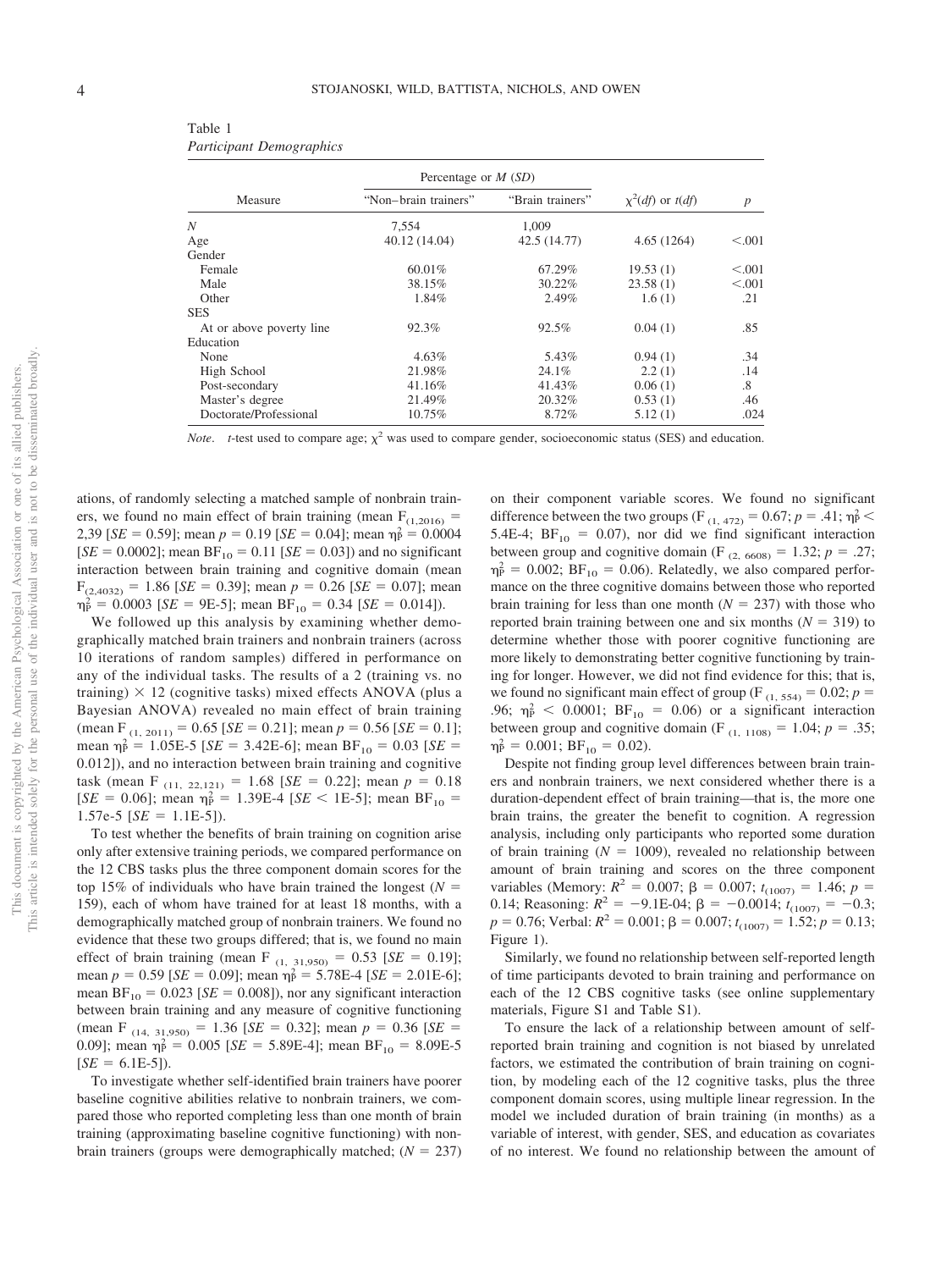

<span id="page-4-0"></span>*Figure 1.* Scatter plot of overall performance (represented as a z-score) for memory (blue), reasoning (red) and verbal abilities (green) versus duration of brain training (months). Circles represent performance scores for each participant across the three component variables. The solid line is a linear regression fit ( $R^2$  < 0.003) surrounded by a dashed line reflecting 95% confidence intervals. See the online article for the color version of this figure.

time an individual reported brain training and any measure of cognitive ability ( $\Delta R^2$  < 0.03;  $\beta$  < 0.3E-03;  $t_{(965)}$  < 2.32;  $p_{\text{FDR}}$  > 0.26). The small effects indicate that brain training accounts for less than 1.5% of the variance across all of the measures of cognitive functioning.

Perhaps the benefits of brain training emerge only in certain contexts, or specific subpopulations. First, we investigated whether age interacts with amount of brain training reported by participants by modeling the 15 measures of cognitive functioning using a linear regression that included age, self-reported duration of brain training and their interaction as factors of interest. We found no interaction between age and brain training for any of the cognitive performance measures ( $\Delta R^2$  < 0.12;  $\beta$  < 1.6E-05; *t*<sub>(962)</sub> < 1.01;  $p_{\text{FDR}} > 0.95$ ), suggesting that amount of self-reported brain training was not associated with cognitive abilities independent of the age of the participants. Similarly, we found no significant interaction between brain training and level of education  $(t_{(972)} < 1.72;$  $p_{\text{FDR}} > 0.75$ ) or socioeconomic status ( $t_{(999)} < \pm 2.59$ ;  $p_{\text{FDR}} >$ 0.06). To ensure subtle effects of brain training in specific age groups were not obfuscated by weaker effects in other age groups, we ran a linear regression with self-reported duration of brain training as the factor of interest for the youngest 25% (250 individuals; age: 18 –30) and oldest 25% (254 individuals; age:55– 86) who may benefit the most from brain training [\(Dahlin, 2011;](#page-7-8) [Holmes et al., 2009;](#page-7-4) [Richmond et al., 2011;](#page-8-5) [Salminen, Kühn, et al.,](#page-8-7) [2016\)](#page-8-7). Again, no significant relationship was observed between amount of brain training and cognitive functioning (across the 15 measures) for either the youngest ( $\Delta R^2$  < 0.01;  $\beta$  < 0.03; *t*<sub>(237)</sub> < 2.31;  $p_{\text{FDR}} > 0.33$ ) or oldest participants ( $\Delta R^2 < 0.006$ ;  $\beta <$ 1.02E-02;  $t_{(237)} < \pm$  1.44;  $p_{\text{FDR}} > 0.89$ ; [Figure 2\)](#page-5-0).

We also examined whether certain brain training programs are more likely than others to produce transferable benefits to cognition. It is possible that by grouping together all the training programs in our previous analyses we may have masked the benefits of those that are particularly effective. To test this, we ran separate multiple linear regressions for each of the three most commonly used programs (Lumosity:  $N = 327$ ; Peak:  $N = 165$ ;

Elevate:  $N = 76$ ) plus combinations of those training programs  $(N = 193)$ . We observed no positive relationship between the amount of reported training and cognitive function on our 15 performance measures regardless of whether participants trained using Lumosity  $(\Delta R^2 \leq 0.008; \beta \leq 0.093; t_{(313)} \leq \pm 1.49; p_{\text{FDR}} > 0.92);$ Peak ( $\Delta R^2$  < 0.013;  $\beta$  < 0.002;  $t_{(151)}$  < 2.65;  $p_{\text{FDR}}$  < 0.13); Elevate  $(\Delta R^2 < 0.098; \beta < 0.07; t_{(64)} < 2.42; p_{\text{FDR}} > 0.27)$ ; or a training regime that use a combination of those programs  $(\Delta R^2 < 0.01)$ ;  $\beta$  < 0.001;  $t_{(174)}$  <  $\pm$  1.1;  $p_{\text{FDR}}$  > 0.85).

Finally, to determine whether perceived value of brain training has an effect on cognition, we conducted 2 (opinion: "yes" vs. "no" to the question "Are you of the opinion that brain training works?")  $\times$  3 (component factors: memory, reasoning, verbal) mixed effects and Bayesian ANOVAs. Despite no differences in the amount of self-reported brain training between the two groups (many individuals who do not consider brain training to work still brain train, and conversely, many who think brain training does work, do not themselves participate;  $t_{(1945)} = 1.59$ ;  $p = .11$ ), we found a main effect of prior expectations about brain training  $(F_{(1, 11,706)} = 11.08; p < .001; \eta_{P}^{2} < 0.0001; BF_{10} = 5.67).$ Specifically, those who were of the opinion that brain training does not work performed better than those who believed it did. The significant interaction between opinion and cognitive functioning  $(F_{(2, 23,412)} = 7.32; p < .001; \eta_{\rm P}^2 = 0.0001; \text{BF}_{10} = 1.5)$ , suggests that those who think brain training works and those who do not differ in their cognitive abilities across cognitive domains, although the Bayes analysis indicates this is a small effect. Post hoc comparisons using Welch's and Bayesian *t* tests revealed those with a favorable opinion of brain training performed significantly lower on tests that measure verbal ability (favorable opinion  $(M = -0.02, \text{ SEM} = 0.01)$ ; unfavorable opinion  $(M = 0.09,$ *SEM* = 0.02);  $t_{(3019)} = -4.51$ ;  $p < .0001$ ; Cohen's  $d = -0.12$ ;  $BF_{10}$  = 714.7), only marginally lower on tests that measure reasoning (favorable opinion  $(M = -0.01, SEM = 0.01)$ ; unfavorable opinion ( $M = 0.04$ , *SEM* = 0.02);  $t_{(3019)} = -2.01$ ;  $p =$ .044; Cohen's  $d = -0.047$ ;  $BF_{10} = 0.28$ ), but not on tests that tap memory. To ensure the results were not due to a selection bias, we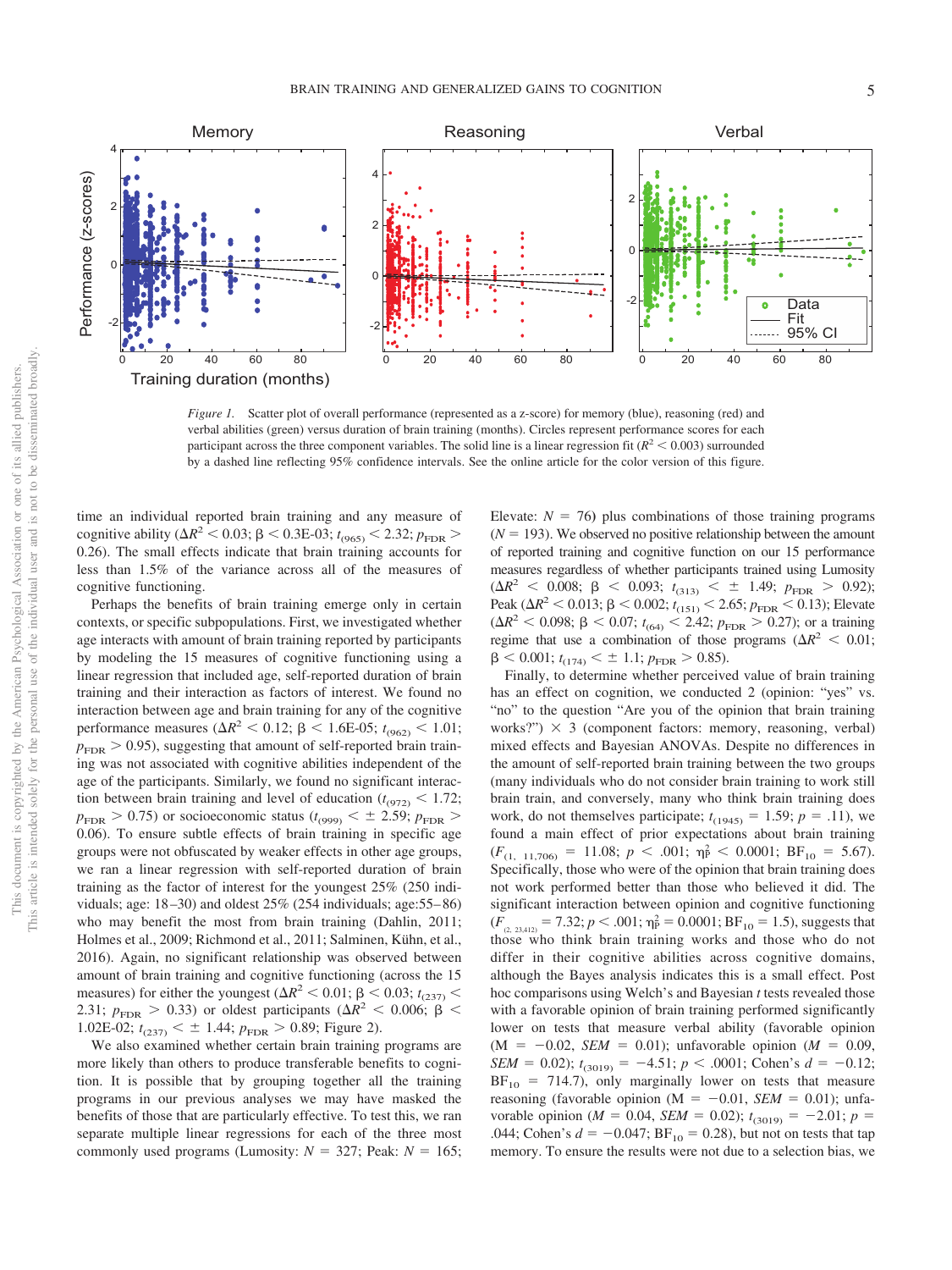

<span id="page-5-0"></span>*Figure 2.* Scatter plot of overall performance (represented as a z-score) for memory (blue), reasoning (red) and verbal abilities (green) versus duration of brain training (months) for the A) oldest and B) youngest participants. Circles represent performance scores for each participant across the three component domains. The solid line is a linear regression fit, for older ( $R2 < 0.005$ ) and younger ( $R2 < 0.006$ ) surrounded by a dashed line reflecting 95% confidence intervals. See the online article for the color version of this figure.

compared brain trainers who had a positive prior expectation of the benefit of brain training with brain trainers who did not. Similar to the previous result, we found main effects of prior expectations  $(F_{(1, 7328)} = 6.51; p = .01; \eta_{P}^{2} < 0.0004; \text{BF}_{10} = 0.64)$  and cognitive domain  $(F_{(2, 14, 656)} = 6.21; p = .002; \eta_{\rm P}^2 < 0.0006; \text{BF}_{10} = 0.83),$ as well as a significant interaction between prior expectations and cognitive domain  $(F_{(2, 14, 656)} = 3.95; p = .02; \eta_P^2 < 0.0004;$  $BF_{10} = 0.09$ ). Post hoc comparisons using Welch's *t* tests indicated that brain trainers with positive opinions performed worse on measures of memory (favorable opinion  $(M = 0.019, SEM =$ 0.013); unfavorable opinion  $(M = 0.103, SEM = 0.03)$ ;  $t_{(1694)} = -2.66$ ;  $p < .008$ ; Cohen's  $d = -0.083$ ; BF<sub>10</sub> = 1.3) and verbal ability (favorable opinion ( $M = -0.043$ , *SEM* = 0.013); unfavorable opinion ( $M = 0.103$ , *SEM* = 0.03);  $t_{(1690)} = -2.57$ ;  $p < .014$ ; Cohen's  $d = -0.08$ ; BF<sub>10</sub> = 0.8). This result suggests that those with a favorable opinion of brain training have poorer memory and verbal abilities among active brain trainers. Next, we

determined whether perceived value of brain training interacts with the amount of brain training to impact cognition, by running a linear regression with two additional predictors: responses to the question "Are you of the opinion that brain training works?," along with an interaction term with amount of brain training (with the same covariates of no interest described earlier). We found no interaction between opinion of brain training and the amount individuals train on cognitive functioning ( $\Delta R^2 < 0.006$ ;  $\beta < 0.02$ ;  $t_{(956)}$  < 0.85;  $p_{\text{FDR}}$  = 0.94). That is to say, there is no added benefit to expecting brain training to work on cognition, independent of the amount of reported brain training.

#### **Discussion**

Of all the recent debates in cognitive psychology and cognitive neuroscience, perhaps none is as contentious as the issue surrounding the efficacy of brain training. Excitement over initial findings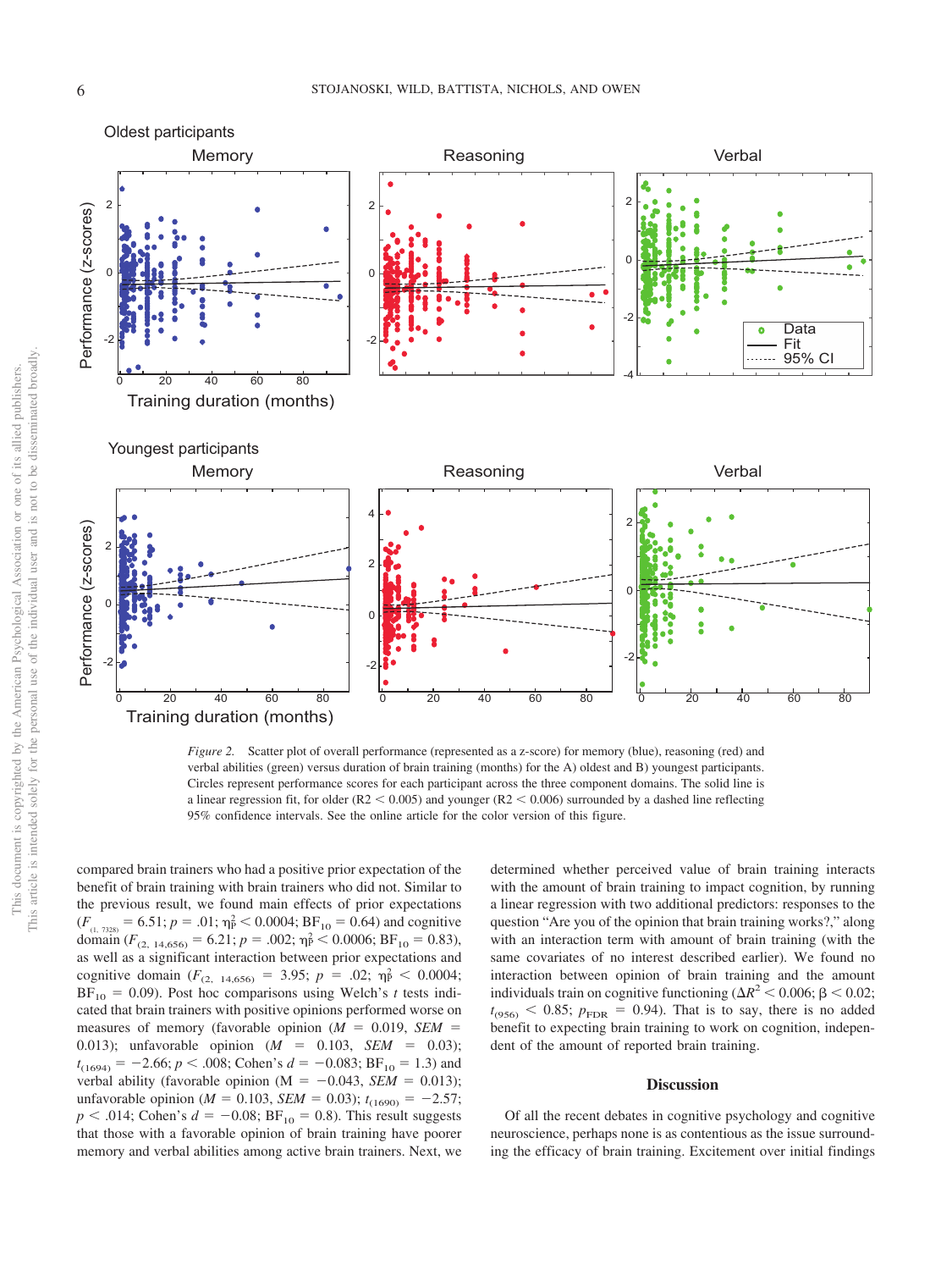suggesting that completing online "games" that target specific cognitive systems (primarily working memory) could improve global cognition functioning, and even increase IQ, were soon overshadowed by subsequent failures to replicate and extend those findings [\(Melby-Lervåg, Redick, & Hulme, 2016;](#page-8-25) [A. B. Morrison](#page-8-3) [& Chein, 2011;](#page-8-3) [Owen et al., 2010;](#page-8-13) [Redick et al., 2013;](#page-8-11) [Thompson](#page-9-2) [et al., 2013\)](#page-9-2). A number of follow-up meta-analyses yielded equally inconsistent conclusions. In some ways, this is not surprising—the literature is replete with studies using different definitions of transfer based on different training tasks, limited numbers of training and assessment tests, discrepant analysis methods, and small sample sizes [\(Simons et al., 2016\)](#page-8-1). The current study was designed to meet three essential criteria: (a) a large and diverse population sample, (b) various training programs that target different aspects of cognition, and (c) multiple outcome measures of cognition designed to assess the effectiveness of brain training as it is practiced in a real-world setting. The use of multiple training programs and outcome measures in such a large sample ensured that even subtle effects of brain training would be detected.

Nevertheless, using various analyses we consistently failed to find evidence that self-reported brain training benefitted any aspect of cognitive functioning. First, we found no association between the self-reported duration of brain training (ranging from 2 weeks to 5 years) and performance on any of the individual cognitive tests or the component domains of memory, reasoning, and verbal abilities. These domain scores, which served to approximate highlevel cognitive functioning, are important because they are precisely the type of outcome measures that should be better, if brain training does indeed produce improvements in general cognitive function. Second, we considered the possibility that the benefits of brain training are constrained to specific subpopulations of our sample, for instance, younger or older adults [\(Richmond et al.,](#page-8-5) [2011;](#page-8-5) [Rosi et al., 2018;](#page-8-6) [Salminen, Frensch, Strobach, & Schubert,](#page-8-26) [2016\)](#page-8-26). Our results suggested this is not the case; neither age group showed any evidence of a relationship between cognitive performance and duration of training. Third, we examined whether certain brain training programs are associated with better cognitive functioning than others. Again, we found no evidence to support this hypothesis— cognitive performance was equivalent regardless of which of the three most common training programs (or any combination of the three) was used (i.e., Lumosity, Peak, or Elevate). Even when we selected the most committed (selfproclaimed) brain trainers, those who had reported brain training for at least 18 months, we still failed to find any cognitive benefit in this group.

By capitalizing on the unique opportunity afforded by the Internet to conduct a large-scale study of brain training as it is practiced in the real world we were able to mitigate many of the limitations of previous studies in this area. For instance, our results cannot be explained by a biased selection of training tasks. Participants in our sample reported using at least five different training programs, with nearly 20% of them training on multiple programs, each with different tasks, in order to improve many different aspects of cognition. Similarly, our results cannot be explained by inadequate training periods. Nearly 39% of the participants reported brain training for at least five months, with approximately 15% training for over a year and a half, far surpassing the training durations of 4 – 8 weeks that have frequently been reported in previous brain training studies [\(Melby-Lervåg et](#page-8-14) [al., 2016;](#page-8-14) [A. B. Morrison & Chein, 2011\)](#page-8-3). Importantly, training occurred in naturalistic (or "real world") conditions, which do not suffer from biases that may affect performance in laboratory settings, such as the Hawthorne effect [\(McCambridge, Witton, &](#page-8-27) [Elbourne, 2014\)](#page-8-27).

It is worth considering whether any other factors could explain the pattern of results observed in this study. For instance, is it possible that our outcome measures were insensitive to performance changes due to brain training? This is unlikely. Tasks such as the Spatial Span and Digit Span tests used here have been commonly used as test tasks in previous brain training studies [\(Caeyenberghs, Metzler-Baddeley, Foley, & Jones, 2016;](#page-7-18) [Jaeggi et](#page-7-6) [al., 2008;](#page-7-6) [Lilienthal, Tamez, Shelton, Myerson, & Hale, 2013;](#page-8-28) [Stojanoski, Lyons, Pearce, & Owen, 2018\)](#page-9-5), and both have been shown to change with practice [\(Ericsson, Chase, & Faloon, 1980;](#page-7-19) [Ericsson & Chase, 1982\)](#page-7-20). Clearly then, there are contexts under which performance on both spatial span and digit span can be improved. The other CBS tasks, including the Spatial Planning Task [\(Williams-Gray, Hampshire, Robbins, Owen, & Barker,](#page-9-6) [2007\)](#page-9-6), the Token Search Task and the Paired Associates task [\(Wood et al., 2002\)](#page-9-7), have also all been shown to be sensitive to subtle changes in cognitive functioning due to disease or pharmacological intervention [\(Lange et al., 1992;](#page-8-20) [Mehta et al., 2000\)](#page-8-21). Moreover, the component variable measures of memory, reasoning, and verbal processing reflect exactly those general cognitive abilities that brain training programs are designed to improve.

Is it possible that biases in the data obscured our ability to detect between brain trainers and nonbrain trainers; for instance, the data were too "noisy"? Although self-reported data can introduce biases, recent work suggests that online studies produce data that is comparable to data acquired in lab settings [\(G. E. Morrison,](#page-8-29) [Simone, Ng, & Hardy, 2015;](#page-8-29) [Ruano et al., 2016;](#page-8-30) [Wesnes et al.,](#page-9-8) [2017\)](#page-9-8). Moreover, if the data were too noisy, we would expect to find no systematic effects in the data. However, we found significant age- and sleep-related changes to cognition from the same dataset [\(Wild et al., 2018\)](#page-9-3) consistent with previous lab-based studies [\(Banks & Dinges, 2007;](#page-7-21) [Ferreira, Owen, Mohan, Corbett,](#page-7-22) [& Ballard, 2015;](#page-7-22) [Hampshire et al., 2012;](#page-7-15) [Krause et al., 2017;](#page-8-31) [Lim](#page-8-32) [& Dinges, 2010\)](#page-8-32). A second question is whether selection biases can explain the findings. Perhaps, after brain training, those with poorer baseline cognitive abilities improved their cognitive functioning to a level that matched nonbrain trainers? If so, we should find worse performance on the different cognitive measures between those who recently started brain training and nonbrain trainers. However, this was not the case; we found no difference between these groups in their cognitive domain scores. We further investigated this hypothesis by comparing those who reported brain training for one month or less with those who reported training between one and six months; if recent adopters of brain training, do in fact, have worse cognitive functioning and brain training was responsible for increasing their cognitive abilities, that difference should have been evident between these two groups. Again, we found no difference in cognitive functioning between these two groups of active brain trainers.

It is also important to consider placebo effects in the context of this literature— expectations about the efficacy of brain training may drive improvements in cognition in some studies. For instance, Foroughi and colleagues found that participants who were recruited using methods intentionally designed to induce a placebo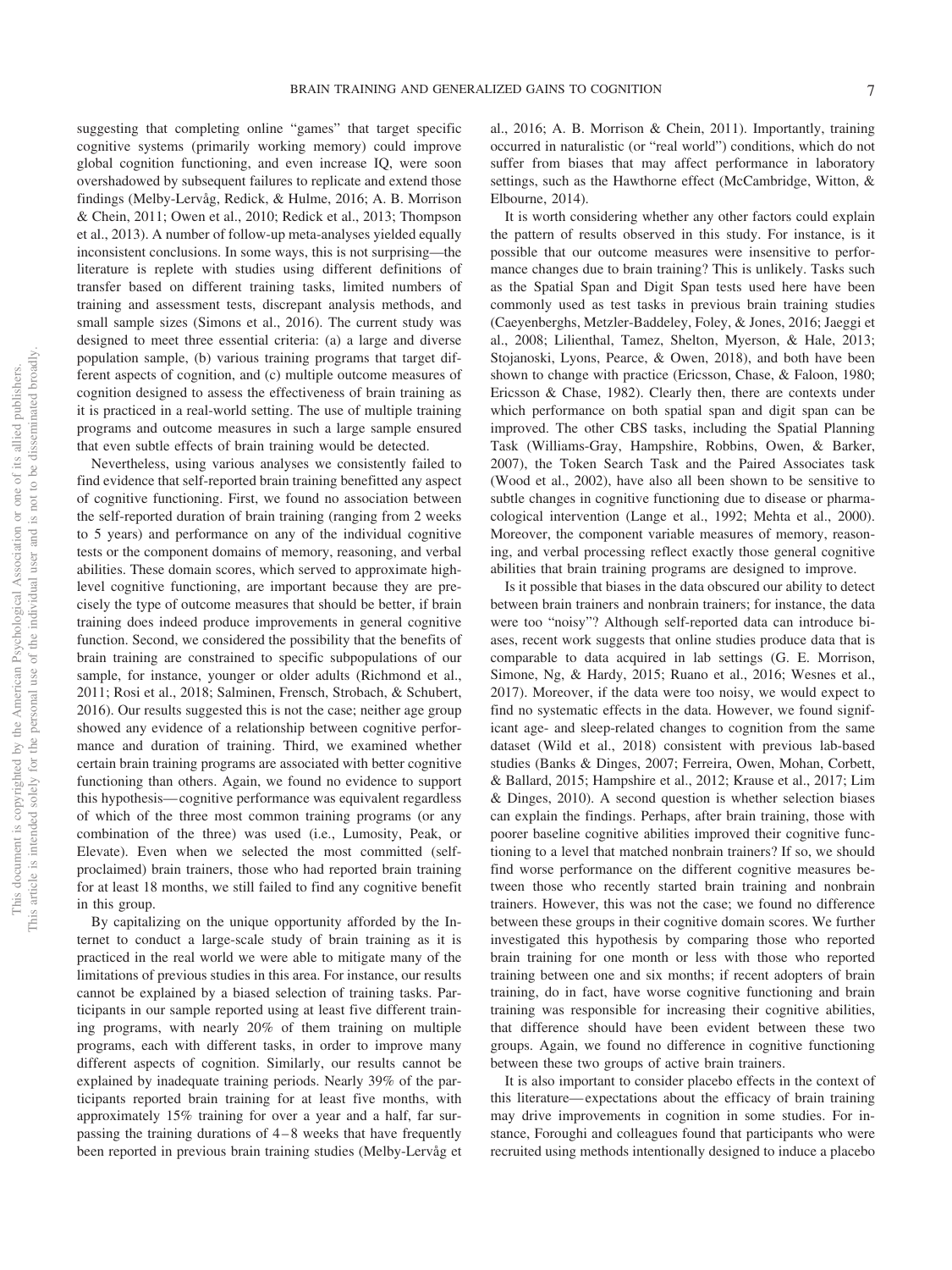effect performed better on measures of fluid intelligence than participants who were recruited using nonsuggestive methods. This placebo effect emerged after only a 1-hr training period, although whether expectations derived from believing in the merits of brain training have longer lasting effects is not known. Our results suggest that this is not the case; we found that active brain trainers who expect brain training to have a positive effect on cognition did not show any evidence of better performance on any measure of cognitive functioning. In fact, those who held positively biased expectations about brain training produced significantly lower scores on verbal and reasoning ability compared to those who did not believe that brain training improves cognition, although the Bayes analysis suggests the evidence supporting this effect is small. The exact relationship between belief in brain training and poorer verbal and reasoning scores is unclear, and cannot be inferred directly from the current study; however, a possible explanation is that individuals with lower scores on these measures are more likely to believe that brain training works, and therefore, if they do engage in brain training, they are more likely to expect (erroneously) a boost to their cognitive functioning.

## **Conclusion**

In summary, we were unable to identify a positive effect of brain training, and this large-scale online study suggests that brain training has no appreciable effect on cognitive functioning in the "real world," even after extensive training periods, for both older and younger adults, and independent of the training program used. The data also showed that even when there is an expectation that brain training works, this had no effect on cognition, even when those expectations interacted with training duration.

Finally, to expand on our findings, we encourage replication (and all future) studies examining the effects of brain training on cognitive functioning to preregister and include an estimate for the smallest effect size of interest (SESOI) for equivalence testing. By preregistering and including estimates for the SESOI, novel and existing hypotheses and analyses, including the ones used in this study, can be specifically outlined, and support for or against the null can be evaluated before the study is conducted.

#### **References**

- <span id="page-7-12"></span>Au, J., Buschkuehl, M., Duncan, G. J., & Jaeggi, S. M. (2016). There is no convincing evidence that working memory training is NOT effective: A reply to Melby-Lervåg and Hulme (2015). *Psychonomic Bulletin & Review, 23,* 331–337.<http://dx.doi.org/10.3758/s13423-015-0967-4>
- <span id="page-7-13"></span>Au, J., Sheehan, E., Tsai, N., Duncan, G. J., Buschkuehl, M., & Jaeggi, S. M. (2015). Improving fluid intelligence with training on working memory: A meta-analysis. *Psychonomic Bulletin & Review, 22,* 366 – 377.<http://dx.doi.org/10.3758/s13423-014-0699-x>
- <span id="page-7-14"></span>Bamidis, P. D., Fissler, P., Papageorgiou, S. G., Zilidou, V., Konstantinidis, E. I., Billis, A. S.,... Kolassa, I.-T. (2015). Gains in cognition through combined cognitive and physical training: The role of training dosage and severity of neurocognitive disorder. *Frontiers in Aging Neuroscience, 7,* 152.<http://dx.doi.org/10.3389/fnagi.2015.00152>
- <span id="page-7-21"></span>Banks, S., & Dinges, D. F. (2007). Behavioral and physiological consequences of sleep restriction. *Journal of Clinical Sleep Medicine, 3,* 519 –528.<http://dx.doi.org/10.5664/jcsm.26918>
- <span id="page-7-10"></span>Basak, C., Boot, W. R., Voss, M. W., & Kramer, A. F. (2008). Can training in a real-time strategy video game attenuate cognitive decline in older adults? *Psychology and Aging, 23,* 765–777. [http://dx.doi.org/10.1037/](http://dx.doi.org/10.1037/a0013494) [a0013494](http://dx.doi.org/10.1037/a0013494)
- <span id="page-7-5"></span>Beck, S. J., Hanson, C. A., Puffenberger, S. S., Benninger, K. L., & Benninger, W. B. (2010). A controlled trial of working memory training for children and adolescents with ADHD. *Journal of Clinical Child & Adolescent Psychology, 39,* 825– 836. [http://dx.doi.org/10.1080/](http://dx.doi.org/10.1080/15374416.2010.517162) [15374416.2010.517162](http://dx.doi.org/10.1080/15374416.2010.517162)
- <span id="page-7-17"></span>Benjamini, Y., & Hochberg, Y. (1995). Controlling the false discovery rate: A practical and powerful approach to multiple testing. *Journal of the Royal Statistical Society Series B*. Methodological, *57,* 289 –300. <http://dx.doi.org/10.1111/j.2517-6161.1995.tb02031.x>
- <span id="page-7-9"></span>Bergman-Nutley, S., & Klingberg, T. (2014). Effect of working memory training on working memory, arithmetic and following instructions. *Psychological Research, 78,* 869 – 877. [http://dx.doi.org/10.1007/](http://dx.doi.org/10.1007/s00426-014-0614-0) [s00426-014-0614-0](http://dx.doi.org/10.1007/s00426-014-0614-0)
- <span id="page-7-18"></span>Caeyenberghs, K., Metzler-Baddeley, C., Foley, S., & Jones, D. K. (2016). Dynamics of the human structural connectome underlying Working Memory Training. *The Journal of Neuroscience, 36,* 4056 – 4066. [http://](http://dx.doi.org/10.1523/JNEUROSCI.1973-15.2016) [dx.doi.org/10.1523/JNEUROSCI.1973-15.2016](http://dx.doi.org/10.1523/JNEUROSCI.1973-15.2016)
- <span id="page-7-0"></span>Calvin, C. M., Batty, G. D., Der, G., Brett, C. E., Taylor, A., Pattie, A.,... Deary, I. J. (2017). Childhood intelligence in relation to major causes of death in 68 year follow-up: Prospective population study. *British Medical Journal, 357,* j2708.<http://dx.doi.org/10.1136/bmj.j2708>
- <span id="page-7-7"></span>Carretti, B., Borella, E., Zavagnin, M., & de Beni, R. (2013). Gains in language comprehension relating to working memory training in healthy older adults. *International Journal of Geriatric Psychiatry, 28,* 539 –546. <http://dx.doi.org/10.1002/gps.3859>
- <span id="page-7-3"></span>Dahlin, E., Nyberg, L., Bäckman, L., & Neely, A. S. (2008). Plasticity of executive functioning in young and older adults: Immediate training gains, transfer, and long-term maintenance. *Psychology and Aging, 23,* 720 –730.<http://dx.doi.org/10.1037/a0014296>
- <span id="page-7-8"></span>Dahlin, K. I. E. (2011). Effects of working memory training on reading in children with special needs. *Reading and Writing, 24,* 479 – 491. [http://](http://dx.doi.org/10.1007/s11145-010-9238-y) [dx.doi.org/10.1007/s11145-010-9238-y](http://dx.doi.org/10.1007/s11145-010-9238-y)
- <span id="page-7-1"></span>Deary, I. J., Strand, S., Smith, P., & Fernandes, C. (2007). Intelligence and educational achievement. *Intelligence, 35,* 13–21. [http://dx.doi.org/10](http://dx.doi.org/10.1016/j.intell.2006.02.001) [.1016/j.intell.2006.02.001](http://dx.doi.org/10.1016/j.intell.2006.02.001)
- <span id="page-7-11"></span>Enge, S., Behnke, A., Fleischhauer, M., Küttler, L., Kliegel, M., & Strobel, A. (2014). No evidence for true training and transfer effects after inhibitory control training in young healthy adults. *Journal of Experimental Psychology: Learning, Memory, and Cognition, 40,* 987–1001. <http://dx.doi.org/10.1037/a0036165>
- <span id="page-7-19"></span>Ericsson, K. A., Chase, W. G., & Faloon, S. (1980). Acquisition of a memory skill. *Science, 208,* 1181–1182. [http://dx.doi.org/10.1126/](http://dx.doi.org/10.1126/science.7375930) [science.7375930](http://dx.doi.org/10.1126/science.7375930)
- <span id="page-7-20"></span>Ericsson, K. A., & Chase, W. G. (1982). Exceptional memory. *American Scientist, 70,* 607– 615.
- <span id="page-7-22"></span>Ferreira, N., Owen, A., Mohan, A., Corbett, A., & Ballard, C. (2015). Associations between cognitively stimulating leisure activities, cognitive function and age-related cognitive decline. *International Journal of Geriatric Psychiatry, 30,* 422– 430.<http://dx.doi.org/10.1002/gps.4155>
- <span id="page-7-2"></span>Gale, C. R., Batty, G. D., Tynelius, P., Deary, I. J., & Rasmussen, F. (2010). Intelligence in early adulthood and subsequent hospitalisation for mental disorders. *Epidemiology, 21,* 70 –77. [http://dx.doi.org/10](http://dx.doi.org/10.1097/EDE.0b013e3181c17da8) [.1097/EDE.0b013e3181c17da8](http://dx.doi.org/10.1097/EDE.0b013e3181c17da8)
- <span id="page-7-15"></span>Hampshire, A., Highfield, R. R., Parkin, B. L., & Owen, A. M. (2012). Fractionating human intelligence. *Neuron, 76,* 1225–1237. [http://dx.doi](http://dx.doi.org/10.1016/j.neuron.2012.06.022) [.org/10.1016/j.neuron.2012.06.022](http://dx.doi.org/10.1016/j.neuron.2012.06.022)
- <span id="page-7-4"></span>Holmes, J., Gathercole, S. E., & Dunning, D. L. (2009). Adaptive training leads to sustained enhancement of poor working memory in children. *Developmental Science, 12*(4), F9 –F15. [http://dx.doi.org/10.1111/j](http://dx.doi.org/10.1111/j.1467-7687.2009.00848.x) [.1467-7687.2009.00848.x](http://dx.doi.org/10.1111/j.1467-7687.2009.00848.x)
- <span id="page-7-16"></span>JASP Team. (2020). JASP (Version 0.13.1) [Computer software]. Retrieved from<https://jasp-stats.org/>
- <span id="page-7-6"></span>Jaeggi, S. M., Buschkuehl, M., Jonides, J., & Perrig, W. J. (2008). Improving fluid intelligence with training on working memory. *Proceed-*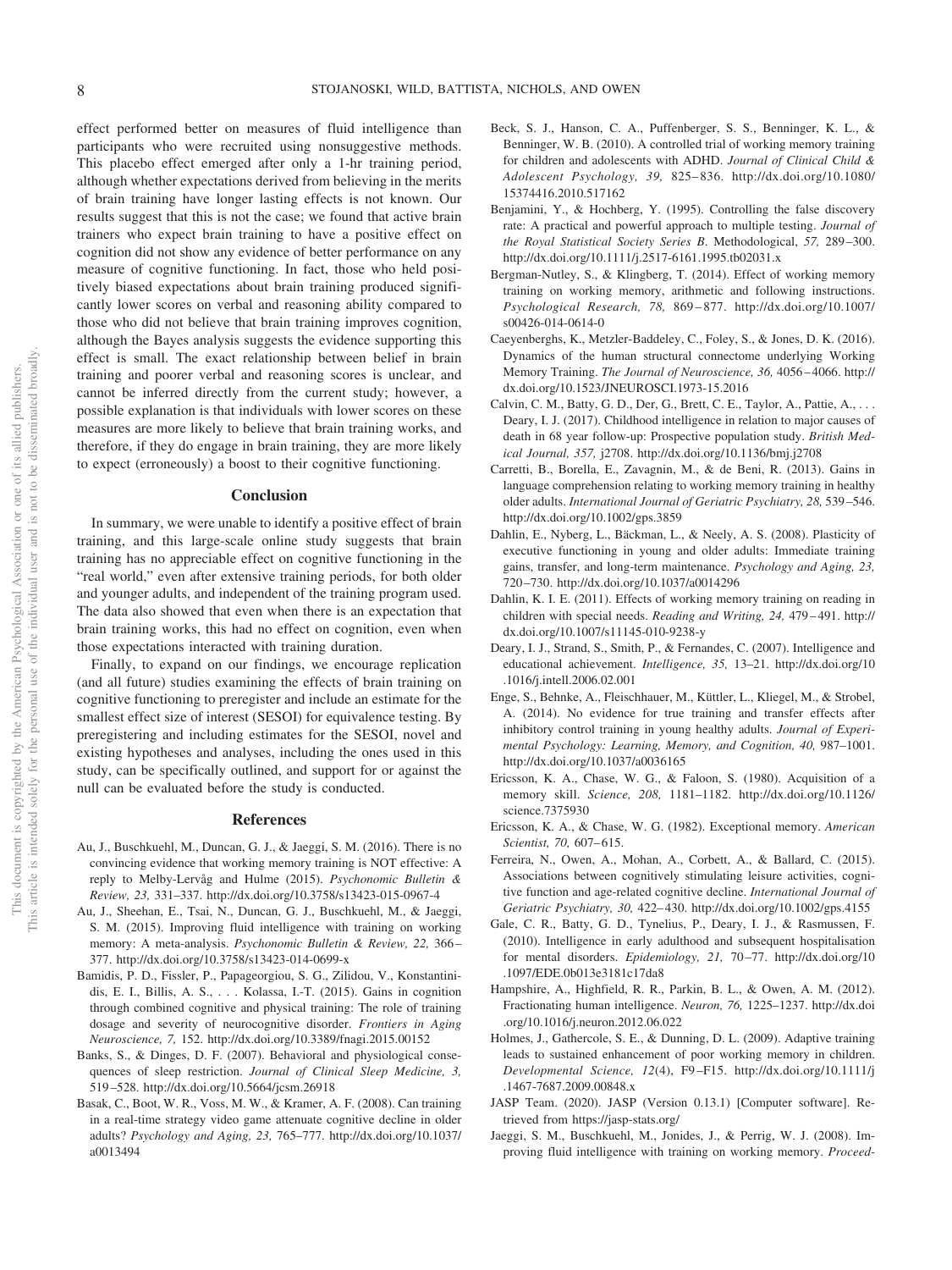ings of the National Academy of Sciences, USA, 105, 6829-6833. <http://dx.doi.org/10.1073/pnas.0801268105>

- <span id="page-8-8"></span>Jaeggi, S. M., Studer-Luethi, B., Buschkuehl, M., Su, Y.-F., Jonides, J., & Perrig, W. J. (2010). The relationship between n-back performance and matrix reasoning— Implications for training and transfer. *Intelligence, 38,* 625– 635.<http://dx.doi.org/10.1016/j.intell.2010.09.001>
- <span id="page-8-12"></span>Kable, J. W., Caulfield, M. K., Falcone, M., McConnell, M., Bernardo, L., Parthasarathi, T.,... Lerman, C. (2017). No effect of commercial cognitive training on brain activity, choice behavior, or cognitive performance. *The Journal of Neuroscience, 37,* 7390 –7402. [http://dx.doi](http://dx.doi.org/10.1523/JNEUROSCI.2832-16.2017) [.org/10.1523/JNEUROSCI.2832-16.2017](http://dx.doi.org/10.1523/JNEUROSCI.2832-16.2017)
- <span id="page-8-24"></span>Kass, R. E., & Raftery, A. E. (1995). Bayes Factors. *Journal of the American Statistical Association, 90,* 773–795. [http://dx.doi.org/10](http://dx.doi.org/10.1080/01621459.1995.10476572) [.1080/01621459.1995.10476572](http://dx.doi.org/10.1080/01621459.1995.10476572)
- <span id="page-8-9"></span>Klingberg, T. (2010). Training and plasticity of working memory. *Trends in Cognitive Sciences, 14,* 317–324. [http://dx.doi.org/10.1016/j.tics.2010](http://dx.doi.org/10.1016/j.tics.2010.05.002) [.05.002](http://dx.doi.org/10.1016/j.tics.2010.05.002)
- <span id="page-8-10"></span>Klingberg, T., Fernell, E., Olesen, P. J., Johnson, M., Gustafsson, P., Dahlström, K.,... Westerberg, H. (2005). Computerized training of working memory in children with ADHD—A randomized, controlled trial. *Journal of the American Academy of Child & Adolescent Psychiatry, 44,* 177–186. [http://dx.doi.org/10.1097/00004583-200502000-](http://dx.doi.org/10.1097/00004583-200502000-00010) [00010](http://dx.doi.org/10.1097/00004583-200502000-00010)
- <span id="page-8-31"></span>Krause, A. J., Simon, E. B., Mander, B. A., Greer, S. M., Saletin, J. M., Goldstein-Piekarski, A. N., & Walker, M. P. (2017). The sleep-deprived human brain. *Nature Reviews Neuroscience, 18,* 404 – 418. [http://dx.doi](http://dx.doi.org/10.1038/nrn.2017.55) [.org/10.1038/nrn.2017.55](http://dx.doi.org/10.1038/nrn.2017.55)
- <span id="page-8-0"></span>Kuncel, N. R., & Hezlett, S. A. (2010). Fact and Fiction in Cognitive Ability Testing for Admissions and Hiring Decisions. *Current Directions in Psychological Science, 19,* 339 –345. [http://dx.doi.org/10.1177/](http://dx.doi.org/10.1177/0963721410389459) [0963721410389459](http://dx.doi.org/10.1177/0963721410389459)
- <span id="page-8-23"></span>Lakens, D. (2017). Equivalence tests: A practical primer for *t* tests, correlations, and meta-analyses. *Social Psychological and Personality Science, 8,* 355–362.<http://dx.doi.org/10.1177/1948550617697177>
- <span id="page-8-20"></span>Lange, K. W., Robbins, T. W., Marsden, C. D., James, M., Owen, A. M., & Paul, G. M. (1992). L-dopa withdrawal in Parkinson's disease selectively impairs cognitive performance in tests sensitive to frontal lobe dysfunction. *Psychopharmacology, 107*(2–3), 394 – 404. [http://dx.doi](http://dx.doi.org/10.1007/BF02245167) [.org/10.1007/BF02245167](http://dx.doi.org/10.1007/BF02245167)
- <span id="page-8-2"></span>Li, S.-C., Schmiedek, F., Huxhold, O., Röcke, C., Smith, J., & Lindenberger, U. (2008). Working memory plasticity in old age: Practice gain, transfer, and maintenance. *Psychology and Aging, 23,* 731–742. [http://](http://dx.doi.org/10.1037/a0014343) [dx.doi.org/10.1037/a0014343](http://dx.doi.org/10.1037/a0014343)
- <span id="page-8-28"></span>Lilienthal, L., Tamez, E., Shelton, J. T., Myerson, J., & Hale, S. (2013). Dual n-back training increases the capacity of the focus of attention. *Psychonomic Bulletin & Review, 20,* 135–141. [http://dx.doi.org/10](http://dx.doi.org/10.3758/s13423-012-0335-6) [.3758/s13423-012-0335-6](http://dx.doi.org/10.3758/s13423-012-0335-6)
- <span id="page-8-32"></span>Lim, J., & Dinges, D. F. (2010). A meta-analysis of the impact of shortterm sleep deprivation on cognitive variables. *Psychological Bulletin, 136,* 375–389.<http://dx.doi.org/10.1037/a0018883>
- <span id="page-8-15"></span>Lyman, G. H., & Kuderer, N. M. (2005). The strengths and limitations of meta-analyses based on aggregate data. *BMC Medical Research Methodology, 5,* 14.<http://dx.doi.org/10.1186/1471-2288-5-14>
- <span id="page-8-17"></span>Makin, S. (2016, March 2). Brain training: Memory. *Nature, 531,* S10 – S11.<http://dx.doi.org/10.1038/531S10a>
- <span id="page-8-27"></span>McCambridge, J., Witton, J., & Elbourne, D. R. (2014). Systematic review of the Hawthorne effect: New concepts are needed to study research participation effects. *Journal of Clinical Epidemiology, 67,* 267–277. <http://dx.doi.org/10.1016/j.jclinepi.2013.08.015>
- <span id="page-8-21"></span>Mehta, M. A., Owen, A. M., Sahakian, B. J., Mavaddat, N., Pickard, J. D., & Robbins, T. W. (2000). Methylphenidate enhances working memory by modulating discrete frontal and parietal lobe regions in the human brain. *The Journal of Neuroscience, 20*(6), RC65. [http://dx.doi.org/10](http://dx.doi.org/10.1523/JNEUROSCI.20-06-j0004.2000) [.1523/JNEUROSCI.20-06-j0004.2000](http://dx.doi.org/10.1523/JNEUROSCI.20-06-j0004.2000)
- <span id="page-8-14"></span>Melby-Lervåg, M., & Hulme, C. (2016). There is no convincing evidence that working memory training is effective: A reply to Au et al. (2014). and Karbach and Verhaeghen (2014). *Psychonomic Bulletin & Review, 23,* 324 –330.<http://dx.doi.org/10.3758/s13423-015-0862-z>
- <span id="page-8-25"></span>Melby-Lervåg, M., Redick, T. S., & Hulme, C. (2016). Working memory training Does Not Improve Performance on Measures of Intelligence or Other Measures of "Far Transfer." *Perspectives on Psychological Science, 11,* 512–534.<http://dx.doi.org/10.1177/1745691616635612>
- <span id="page-8-3"></span>Morrison, A. B., & Chein, J. M. (2011). Does working memory training work? The promise and challenges of enhancing cognition by training working memory. *Psychonomic Bulletin & Review, 18,* 46 – 60. [http://](http://dx.doi.org/10.3758/s13423-010-0034-0) [dx.doi.org/10.3758/s13423-010-0034-0](http://dx.doi.org/10.3758/s13423-010-0034-0)
- <span id="page-8-29"></span>Morrison, G. E., Simone, C. M., Ng, N. F., & Hardy, J. L. (2015). Reliability and validity of the NeuroCognitive Performance Test, a web-based neuropsychological assessment. *Frontiers in Psychology, 6,* 1652.<http://dx.doi.org/10.3389/fpsyg.2015.01652>
- <span id="page-8-18"></span>Owen, A. M., Beksinska, M., James, M., Leigh, P. N., Summers, B. A., Marsden, C. D.,... Robbins, T. W. (1993). Visuospatial memory deficits at different stages of Parkinson's disease. *Neuropsychologia, 31,* 627– 644. [http://dx.doi.org/10.1016/0028-3932\(93\)90135-M](http://dx.doi.org/10.1016/0028-3932%2893%2990135-M)
- <span id="page-8-13"></span>Owen, A. M., Hampshire, A., Grahn, J. A., Stenton, R., Dajani, S., Burns, A. S., . . . Ballard, C. G. (2010). Putting brain training to the test. *Nature, 465,* 775–778.<http://dx.doi.org/10.1038/nature09042>
- <span id="page-8-19"></span>Owen, A. M., James, M., Leigh, P. N., Summers, B. A., Marsden, C. D., Quinn, N. P.,... Robbins, T. W. (1992). Fronto-striatal cognitive deficits at different stages of Parkinson's disease. *Brain: A Journal of Neurology, 115,* 1727–1751.<http://dx.doi.org/10.1093/brain/115.6.1727>
- <span id="page-8-11"></span>Redick, T. S., Shipstead, Z., Harrison, T. L., Hicks, K. L., Fried, D. E., Hambrick, D. Z.,... Engle, R. W. (2013). No evidence of intelligence improvement after working memory training: A randomized, placebocontrolled study. *Journal of Experimental Psychology: General, 142,* 359 –379.<http://dx.doi.org/10.1037/a0029082>
- <span id="page-8-5"></span>Richmond, L. L., Morrison, A. B., Chein, J. M., & Olson, I. R. (2011). Working memory training and transfer in older adults. *Psychology and Aging, 26,* 813– 822.<http://dx.doi.org/10.1037/a0023631>
- <span id="page-8-6"></span>Rosi, A., Del Signore, F., Canelli, E., Allegri, N., Bottiroli, S., Vecchi, T., & Cavallini, E. (2018). The effect of strategic memory training in older adults: Who benefits most? *International Psychogeriatrics, 30,* 1235– 1242.
- <span id="page-8-30"></span>Ruano, L., Sousa, A., Severo, M., Alves, I., Colunas, M., Barreto, R.,... Tedim Cruz, V. (2016). Development of a self-administered web-based test for longitudinal cognitive assessment. *Scientific Reports, 6,* 19114. <http://dx.doi.org/10.1038/srep19114>
- <span id="page-8-4"></span>Rueda, M. R., Checa, P., & Cómbita, L. M. (2012). Enhanced efficiency of the executive attention network after training in preschool children: Immediate changes and effects after two months. *Developmental Cognitive Neuroscience, 2*(Suppl. 1), S192–S204. [http://dx.doi.org/10.1016/](http://dx.doi.org/10.1016/j.dcn.2011.09.004) [j.dcn.2011.09.004](http://dx.doi.org/10.1016/j.dcn.2011.09.004)
- <span id="page-8-26"></span>Salminen, T., Frensch, P., Strobach, T., & Schubert, T. (2016). Agespecific differences of dual n-back training. *Aging, Neuropsychology and Cognition, 23,* 18 –39. [http://dx.doi.org/10.1080/13825585.2015](http://dx.doi.org/10.1080/13825585.2015.1031723) [.1031723](http://dx.doi.org/10.1080/13825585.2015.1031723)
- <span id="page-8-7"></span>Salminen, T., Kühn, S., Frensch, P. A., & Schubert, T. (2016). Transfer after dal n-back training depends on striatal activation change. *The Journal ofNeuroscience, 36,* 10198 –10213. [http://dx.doi.org/10.1523/](http://dx.doi.org/10.1523/JNEUROSCI.2305-15.2016) [JNEUROSCI.2305-15.2016](http://dx.doi.org/10.1523/JNEUROSCI.2305-15.2016)
- <span id="page-8-16"></span>Shipstead, Z., Redick, T. S., & Engle, R. W. (2012). Is working memory training effective? *Psychological Bulletin, 138,* 628 – 654. [http://dx.doi](http://dx.doi.org/10.1037/a0027473) [.org/10.1037/a0027473](http://dx.doi.org/10.1037/a0027473)
- <span id="page-8-22"></span>Simmons, J. P., Nelson, L. D., & Simonsohn, U. (2012). *A 21 Word Solution* (SSRN Scholarly Paper No. ID 2160588). Retrieved from [https://papers.ssrn.com/abstract](https://papers.ssrn.com/abstract=2160588)=2160588
- <span id="page-8-1"></span>Simons, D. J., Boot, W. R., Charness, N., Gathercole, S. E., Chabris, C. F., Hambrick, D. Z., & Stine-Morrow, E. A. L. (2016). Do "Brain-Training"